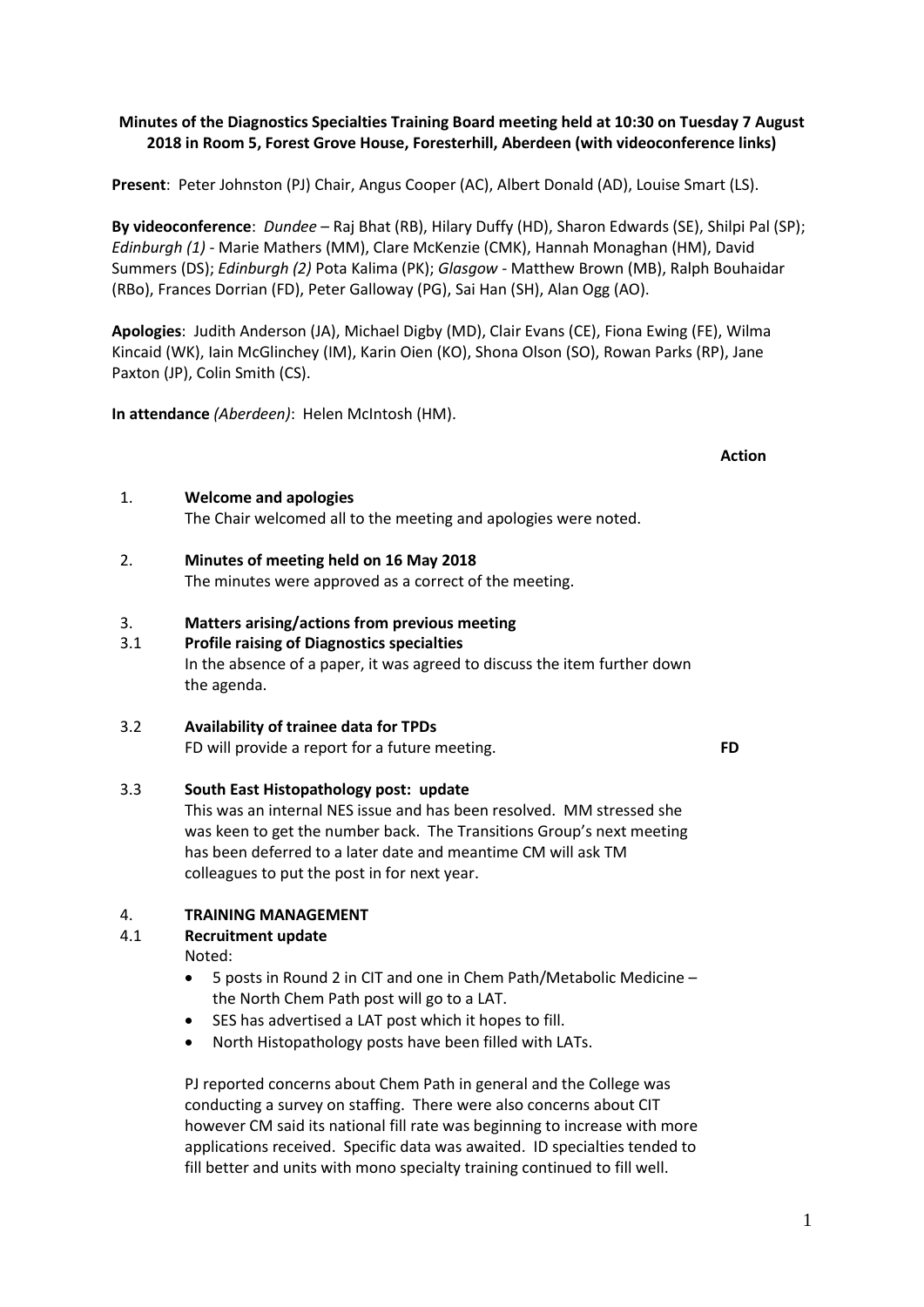#### 4.2 **Recruitment Fill Rates: weblinks**

Received for information: noted Radiology is only specialty with full fill.

#### 4.3 **Medical Specialty Intake Numbers for 2019**

The paper submitted by PJ was circulated to the STB for information. The paper made several recommendations: as well seeking new posts it also highlighted infrastructure. Interventional Radiology (IR) has been approached about Neuroradiology – a working party was being convened by NHS Lothian and GGC to look at the provision of a Thrombectomy service and PJ has been invited to attend a meeting in September. He will stress the need to use IR vacancies flexibility for Interventional Non Neuro and Neuro and they could also consider extending Clinical Radiology by one year to fulfil the needs of the service rather than seeking additional posts with governance provided by the STB. There are 900-1000 cases of stroke per year and many more staff would be required to deliver this service and provide trained staff to deal with these numbers.

RB felt it was important to decide what the new service would look like before harvesting numbers from elsewhere and that credentialing was a better idea. He considered it would be a backward step to reduce IR numbers for this new service - posts taken away would be removed for 3 years and could result in 2 specialties in difficulty instead of just one. PJ felt that flexibility did not mean posts would be lost but used in the best possible way. He also felt that increasing the numbers of CR trainees would offset these concerns.

PJ confirmed he will feedback concerns at the September meeting about the lack of representation from other HBs. HMo said no decision has been made about moving posts for this initiative and they were currently information gathering. This was a preliminary meeting however it was important to have a response ready in case Scottish Government decided to move forward quickly. PJ noted the Transitions Group meeting arranged for this month has been delayed to September. It was agreed PJ will add a note to his already submitted response highlighting the service development would need service expansion and send this to RP and circulate to the STB for information.

**PJ**

Aside from this, numbers were holding steady and as they were not filling all expanded posts PJ said he has not requested more. If they did expand Diagnostic Neuropathology/Forensic Pathology and Paediatric Pathology, it would be preferable to pre-load these with STB/ST3 posts. He was continuing to engage with the Crown Office to increase Forensic Pathology trainee numbers. The Crown Office was supportive.

#### 4.4 **Profile raising of Diagnostics specialties**

The group considered PJ's plan to map the patient journey noting Diagnostic input at each stage. The group felt this was a good suggestion however the challenge was at which stage to introduce this. HMo said that NHS Lothian trialled this in  $1<sup>st</sup>/2<sup>nd</sup>$  years when doing Chronic Inflammation and this was well received but depended on University agreement. In Aberdeen, students come to Chem Path and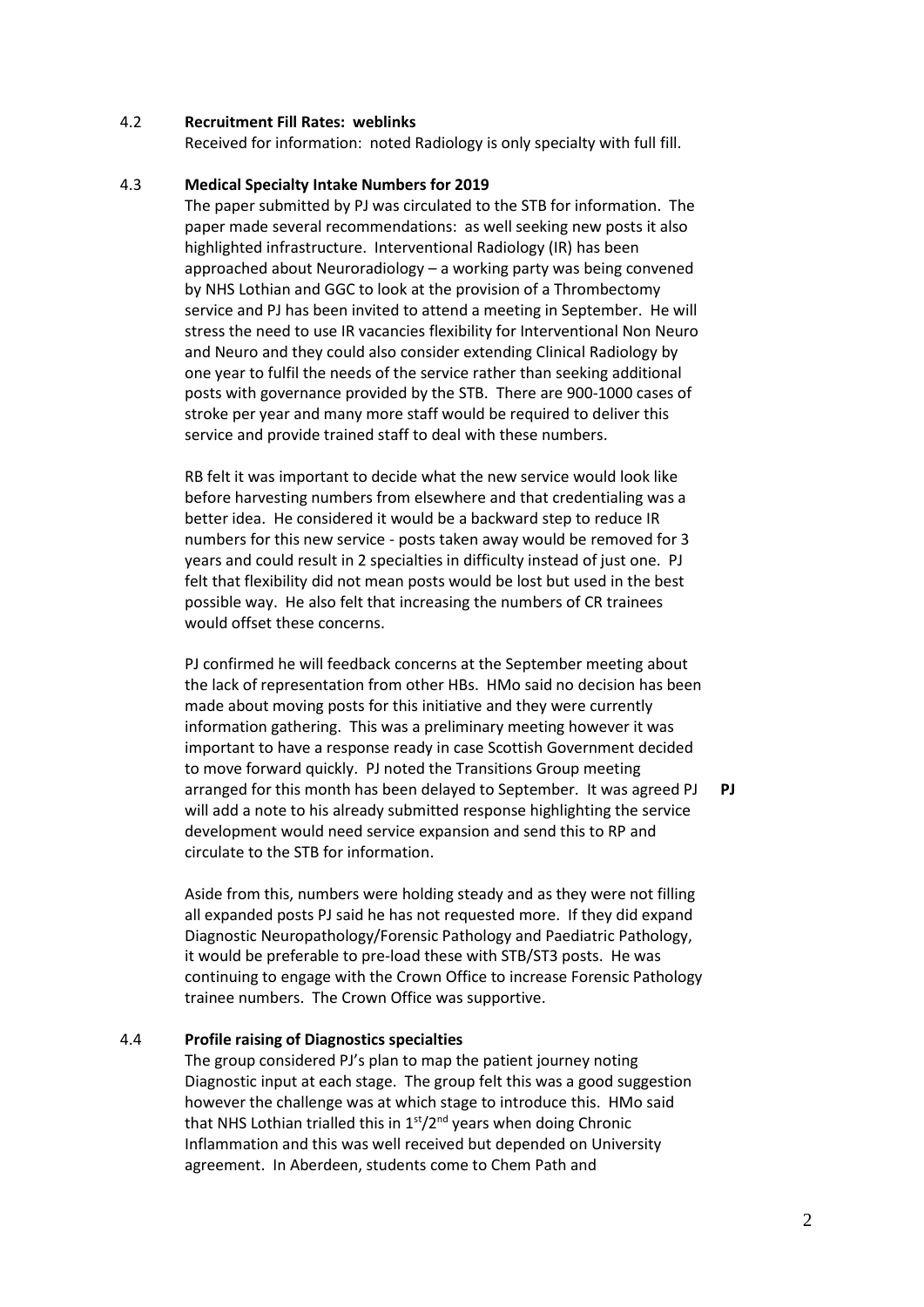Histopathology and this received good feedback – however this was only for a couple of hours although they will have experience with the specialties when in ICU.

In terms of making Diagnostics more attractive, CM suggested BMA representatives could contact the BMA student group for its input. She also felt that Diagnostics could consider renaming as this did not stress its caring element. The College of Psychiatry has produced a series of information including videos and she felt Diagnostics could do similarly via the Colleges. MB said he was happy to take this to the BMA Medical Students Committee however he felt that Foundation was a better time to publicise Diagnostics via Taster weeks and the Foundation Programme Board was keen to increase Taster flexibility. SH noted that some Medical students were very interested in Imaging and they provided modules – PJ said the North has several SSEs but this was in the early stages only. The group agreed the preferred option was to push Taster week options. These were generally not well organised and the Foundation School should push for longer release – if they provided high quality Taster weeks this could be very effective. PK raised the issue of providing Foundation placements however it was felt this was not likely to be favoured by Scottish Government at present and that Taster weeks would be more effective. The TPDs could describe what the trainees would do and sell via the Foundation School. For this to work trainees would have to be released to attend and it was suggested it would be better to spread Tasters over 2 years. PJ will progress the suggestions made. **PJ**

### 4.5 **Radiology: involvement of consultants in UK recruitment**

Radiology consultants were concerns about their involvement. The specialty has explored recruitment via a Scottish centre however this was not viable and they need to ensure greater participation in the UK process from Scottish colleagues. HM will circulate contact details for Jen Mackenzie, NES Scottish Medical Training Recruitment Manager to the STB.

#### 4.6 **Radiology: access to workstations**

This remains an ongoing issue and licences and equipment are in insufficient supply. HMo and PJ were working to resolve this; HMo emailed Jeremy Jones seeking data and will contact him next week on his return from leave and share information with PJ.

#### 4.7 **Virtual Radiology Academy**

AC said he had not been involved in previous discussion however he was interested in the proposal as an APD and in its provision in England. PJ was interested in the STB view on supporting training in other locations to prevent trainees having to go elsewhere and doing this virtually eg by providing case materials. SP felt there was little appetite for virtual training among trainees. AC said the English model, where up to 50% of training is delivered collectively in a centre, would not work in Scotland and they should consider what can be delivered in a virtual environment via a network. The main driver for this was recruitment and he was keen

**HM**

**HMo**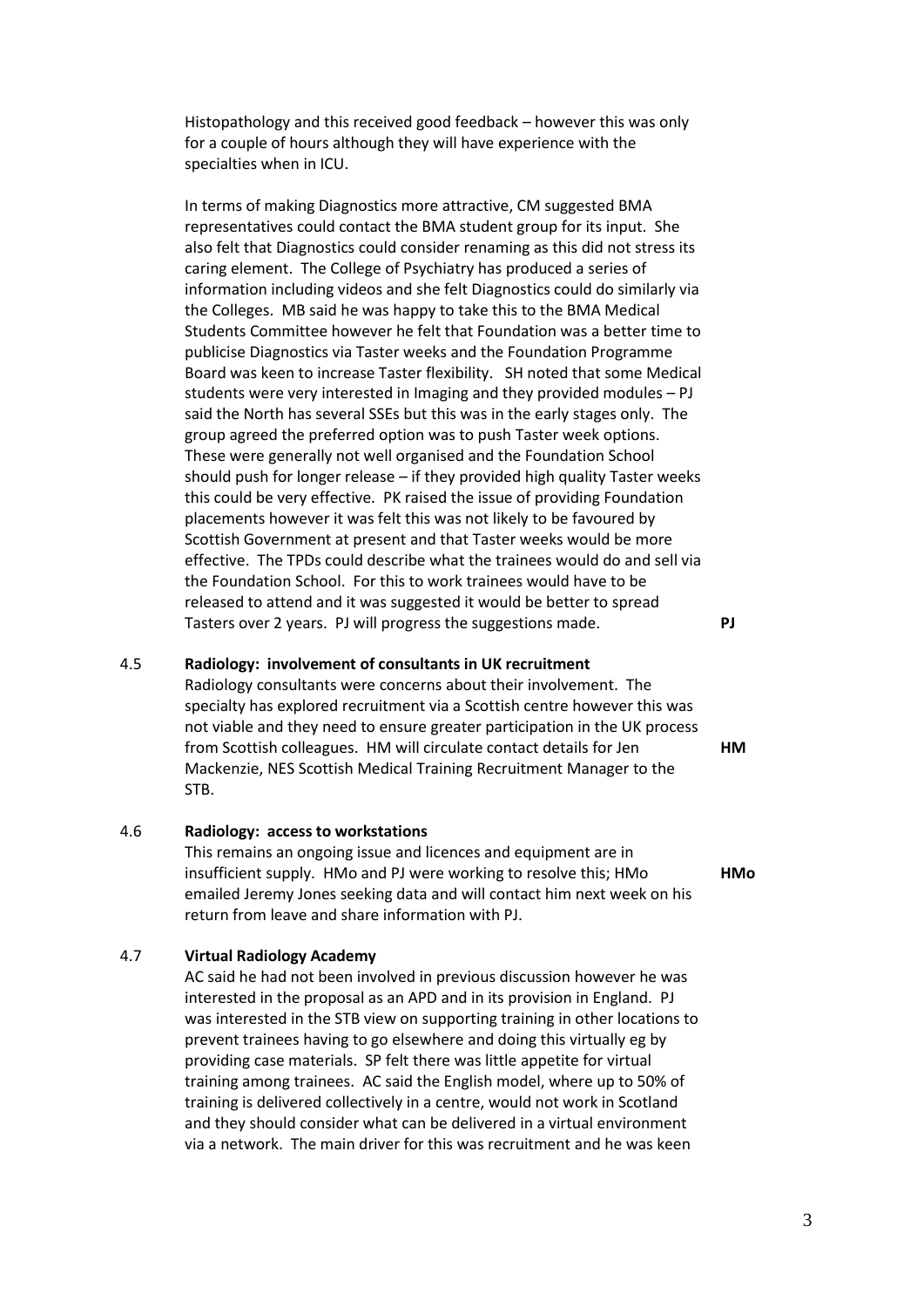for the STB to consider whether it was worth exploring and identifying any potential benefits.

SP felt that reporting could be done virtually and she will speak to Plymouth for more information on its experience. PJ felt a virtual component has appeal eg the Remote and Rural model while supporting relationship building. He considered that people did not want to go elsewhere to do a block of training and that a warehouse model would not work in Scotland. The first step would be to consider what it would look like in Scotland and what areas could contribute and how to exploit technology. AC felt that trainees had to be at the heart of scoping and those already in Academies could be asked for what they saw as benefits and disadvantages and other ways of delivering training rather than people having to travel. PJ will take the suggestions from today's meeting forward and consider further.

**PJ**

# 4.8 *S***cottish Fellowships in Radiology**

Item not discussed.

# 4.9 **ARCP Policy Review: ESR trial and update**

CM said this was not mandated by the Deanery but its use was encouraged. MM felt it would be useful to have a unified method of feedback; FD said there was a standardised Deanery form that could be used which she could re-circulate to the group. She noted that some bigger specialties provide feedback on good and less good reports. HMo felt this was a good opportunity for the STB to share learning and they could select themes from the CMT newsletter. DMEs and Quality staff could decide what would work for this STB.

This work will be taken forward.

### 4.10 **IMT posts**

Received for information. There was little uptake from the Diagnostics specialties and their use should be encouraged.

### 4.11 **New NTNs**

FD confirmed that NES was asked to do this to make it more obvious from the number what programme a trainee was in. The College was advised of this change.

# 5. **QUALITY**

# 5.1 **Quality Update**

### 5.2 **Medical Microbiology RIE Visit: 20 June 2018**

Received for information. CM confirmed that FE will provide feedback to the STB at the next meeting. **FE**

Noted: a visit triggered from the survey will take place on 1 November.

#### **Standing Items**

- 6. **Update reports**
- 6.1 **Lead Dean/Director**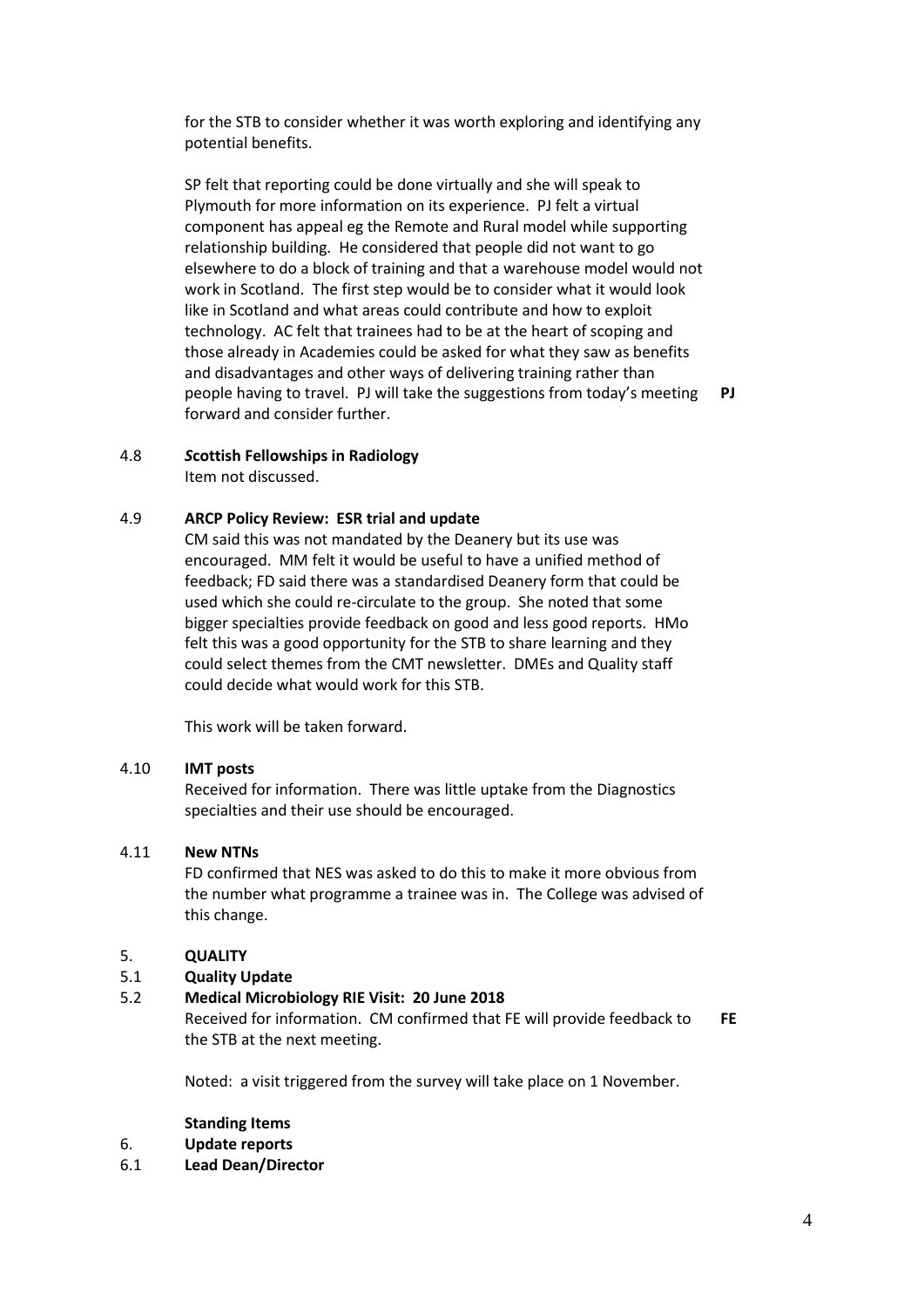No additional update was received.

# 6.2 **Histopathology**

MM and PJ have been invited to join an emergency curriculum meeting at the College. The COG group looked at the proposal to increase the length of training – this was not well received and it was hoped this will be discussed further at the meeting.

LS noted the Histopathology programme in Scotland was ranked  $3<sup>rd</sup>$  of 15 in the Trainee Survey.

# 6.3 **Diagnostic neuropathology**

No update was received.

### 6.4 **Paediatric Pathology**

CE had provided a written update and noted:

- Recruitment: aim to recruit to 3rd post for August 2019.
- Training workload for consultants: seeking to balance the training burden across the 3 main paediatric centres. As part of this, one trainee will spend increasing periods of time in Aberdeen if they pass the FRCPath part 2 next Spring. The consultants in Glasgow are at a limit with the current training load particularly when factoring in cover for non-paediatric path trainees locally and from other centres.
- There has been little success with developing paediatric or perinatal placements in Edinburgh and the limiting factors are consultant staffing and accommodation. Some neuropathology experience in Edinburgh is being arranged for the paediatrics trainees as well as short placements in Manchester and Sheffield.
- Glasgow is still a WTE consultant down in paediatric pathology.

### 6.5 **Forensic Histopathology**

RBo reported:

- Interviews in September for a February start date for the Glasgow post.
- One trainee in Dundee was preparing for the exam.
- Edinburgh trainee was on maternity leave so likely to have only one trainee in Glasgow and they will recruit to that post in the summer – it was likely they would appoint.

CM reported the STC has agreed supervision requirements for trainees – this has been signed off and communicated.

PJ will contact the Crown Office to highlight the STB's wish to expand numbers with funding for August next year if not for February. **PJ**

CM said that when the Dundee/North post is agreed she will meet PJ and BHo to discuss.

### 6.6 **Radiology**

AO reported:

New eportfolio system to be introduced.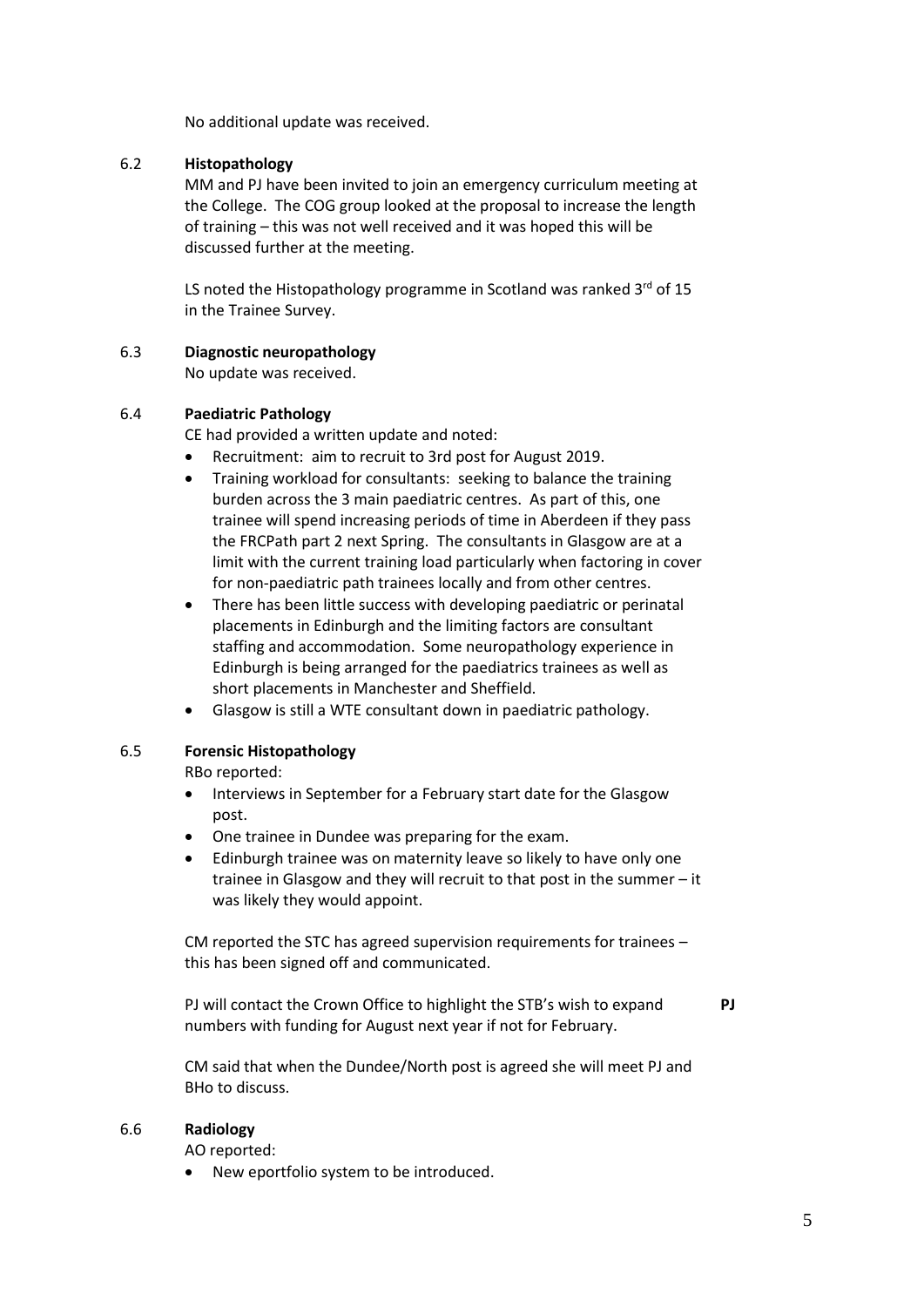- Radiology curriculum was being re-written and they may change categories.
- Changes to OOH service in Glasgow which might impact on training at night but should not impact on day time training.

#### 6.7 **Medical Microbiology**

#### 6.8 **Virology**

#### 6.9 **Combined Infection Training**

PK reported:

- Deanery visit to Medical Microbiology highlighted problems in delivery of curriculum and workload and training delivery. They were struggling to find a balance and challenges remain.
- Virology few trainers available meeting arranged to discuss.
- CIT considering how to provide management across Scotland. It was hoped to agree one STC – CM said the STC will discuss CIT trainees moving into HST and delivery of training. PYA not replicated in Laboratory specialties and there was no exam in Medical specialties – however they were working together better. To bring a proposal on the main issue of committee structure to the STB.

# 6.10 **Chemical Pathology and Metabolic Medicine**

PJ noted:

- GMC Quality report has highlighted multiple red flags in ARI and Ninewells based on very small numbers. CM confirmed the QRP takes account of information outwith the NTS and will take a sensible and balanced approach.
- Highlighted attempt to swap rotation between Lanarkshire and Crosshouse – FD confirmed this was possible.
- ST1 recruitment will participate and information will be available soon.

# 6.11 **Nuclear Medicine**

SH noted:

- Single trainee in specialty passed exam and ARCP.
- Need to adjust training placement QEUH not involved.
- Curriculum being rewritten and will be produced by 2020.
- Co-ordination of ARCPs.

# 6.12 **Trainees Issues**

MB noted:

- Scottish Government has agreed 6 hours of rest at night will be introduced.
- Awaiting announcement of pay uplift this has been delayed; Scottish BMA pushing for a reasonable pay rise.

PJ noted a document received by College re reflective learning and said this was not well received. CM confirmed there were 2 documents to consider – the handbook and an introductory document with more explanation. The Academy has been working up the handbook and the overarching document which explains what and when to reflect – both good and bad. PJ will request this document from his College.